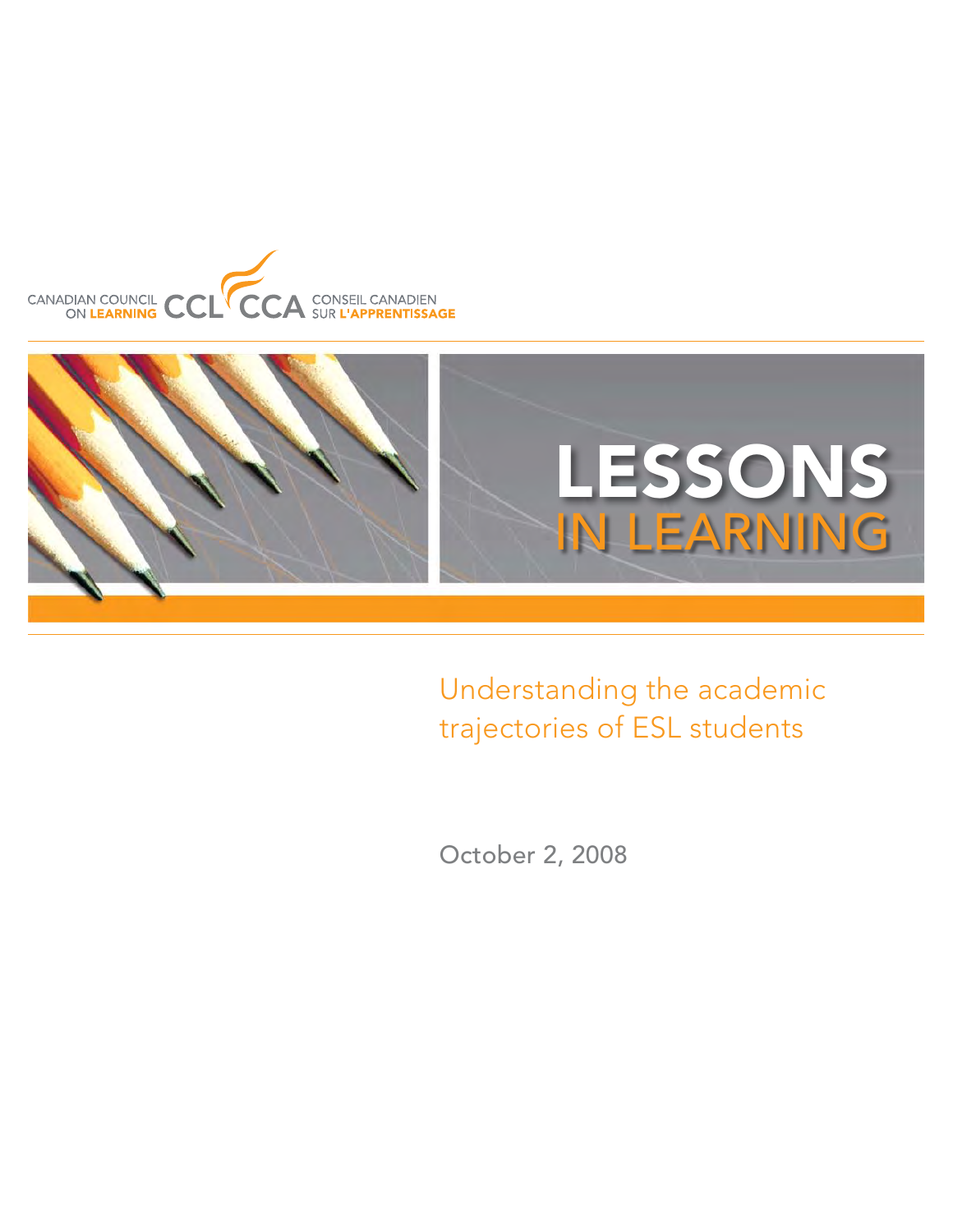Canada depends on a steady flow of immigrants to maintain a viable workforce within an aging population. Without immigration, Canada's dependency ratio—the number of employed versus non-employed individuals—would grow dangerously unbalanced.

In recent years, most immigrants have come from countries where the spoken language is not English or French and settled largely in Toronto, Montreal and Greater Vancouver.<sup>1</sup> As a result, many urban schools are composed predominantly or significantly of students for whom the language of instruction is not one that they speak at home. Over 50% of the Toronto District School Board population has a mother tongue other than English;<sup>2</sup>this figure is about 37% in Greater Vancouver districts;<sup>3</sup> and about 34% in Montreal.<sup>4</sup>

Given the role of school as a major mediator of life opportunities and Canada's particular commitment to equality and multiculturalism, it is important to ensure that these English-as-a-second-language (ESL) students have the necessary support to succeed in Canadian schools. However, until recently, relatively little

was known about the academic trajectories of these students. New research has revealed wide variations in outcomes among sub-groups of ESL students.<sup>5,6</sup>

Research recently undertaken in British Columbia has highlighted the need to look beneath labels like "ESL" and "immigrant students" to observe wide variation in the outcomes of students subsumed by these labels.7,8 Further studies underway in Vancouver,<sup>9</sup> Toronto<sup>10</sup> and Montreal<sup>11</sup> appear to echo these findings.

### French-as-a-second-language students

The data currently available on secondlanguage students in the classroom focus entirely on students learning English as a second language. Research in progress in Montreal will soon provide data on immigrant students learning French as a second language.

# Graduation rates among sub-groups of ESL students

A recent study of British Columbia's 1997 Grade 8 cohort revealed wide variations in the graduation rates of different subgroups of ESL students. The British Columbia Ministry of Education reports that ESL graduation rates are higher than among native English speakers. However, more nuanced analyses indicate that very high graduation rates within the large population of Chinese speakers masks substantially lower graduation rates among

Two different graduation rates are calculated. The five-year graduation rate is based on the proportion of the Grade 8 cohort that graduates within five years of entering Grade 8. Similarly, the sixyear rate is based on the proportion that graduates within six years.

other language groups (see Figure 1). Graduation rates among Chinese-speaking populations are substantially higher than among native English speakers and higher than any of the other language groups. In contrast, graduation rates among Spanish- and Vietnamese-speaking populations are significantly lower than among other ESL students.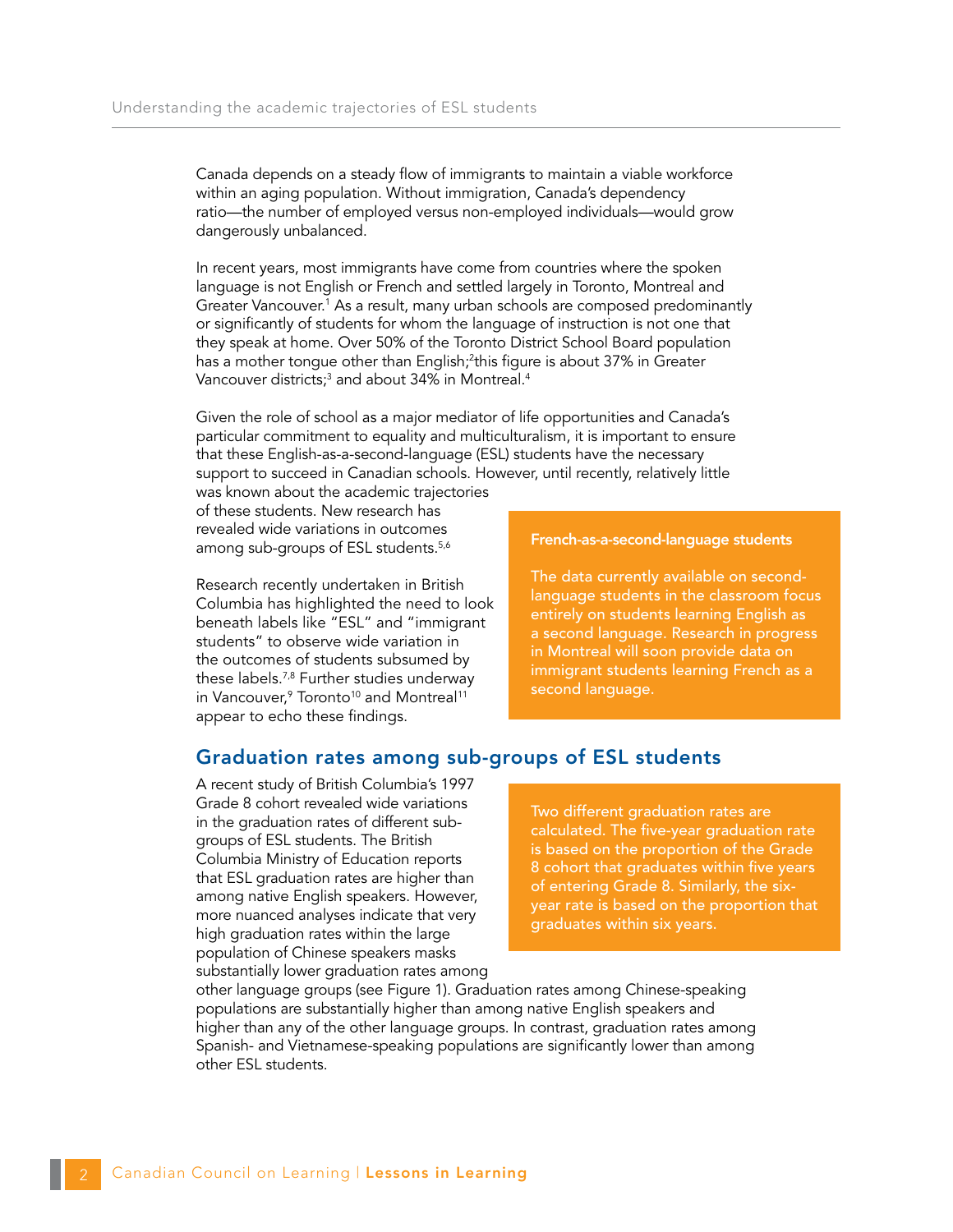

### Figure 1: Five- and six-year graduation rates in B.C.'s 1997 Grade 8 cohort for native English speakers (NES) and sub-groups of ESL students.

Source: Garnett, 2008

These differences are even greater among "beginner ESL students," students of low English proficiency requiring two or more years of ESL education between Grade 8 and Grade 12 (see Figure 2).

# Figure 2:





Source: Garnett, 2008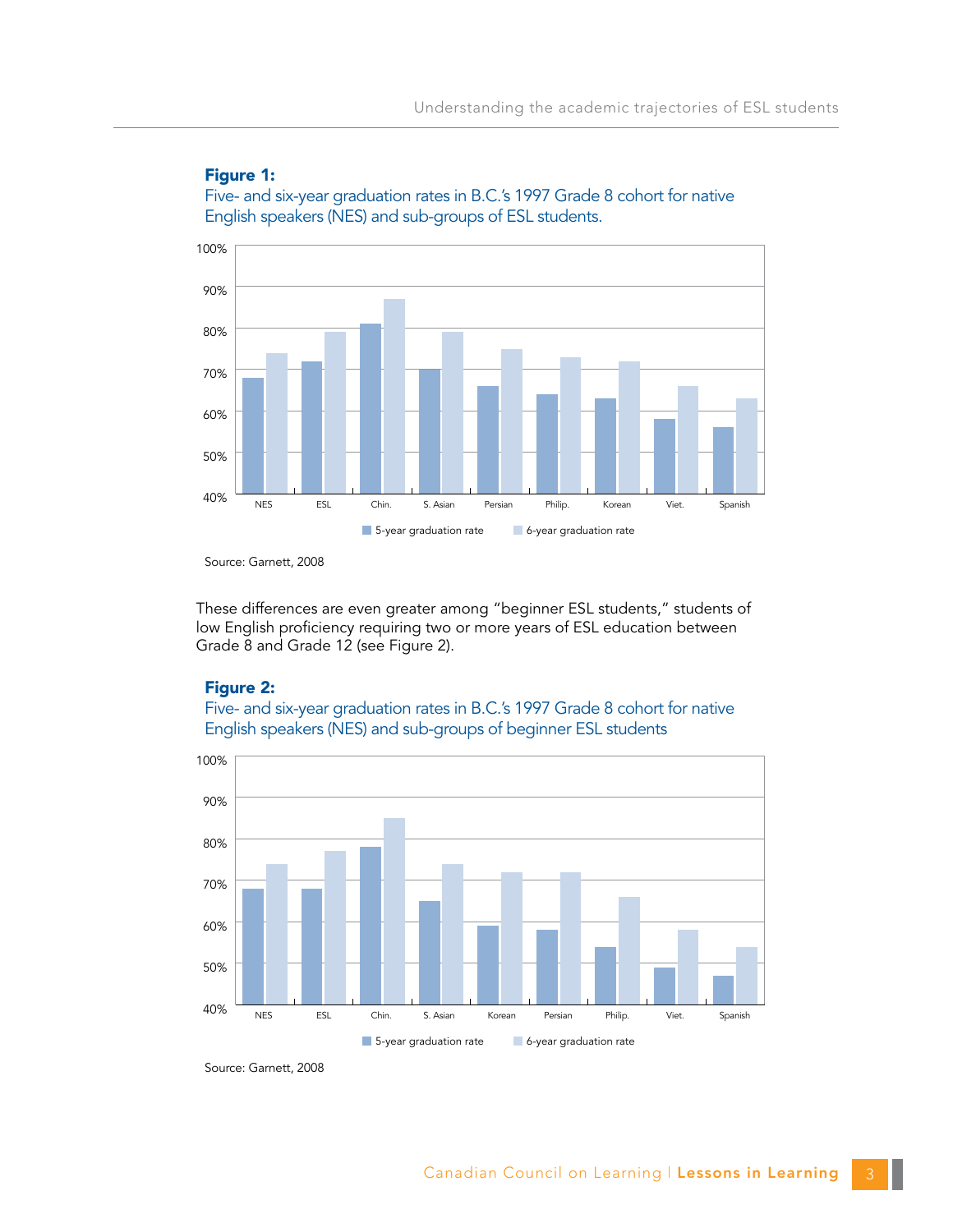Comparing the graduation rates of all ESL students with those of beginner ESL students reveals that, while Chinese students' six-year graduation rates drop only 2% at the 'beginner ESL' level, the already low six-year rates of Vietnamese- and Spanish-speaking students fall by eight and nine percentage points.

Language groups already at greater risk of non-graduation suffer a disproportionately greater risk of non-graduation when other factors of vulnerability are added. In addition to English proficiency, factors such as socioeconomic status and gender have similar effects. For example, boys are generally less likely to graduate than girls, but Vietnamese- and Spanish-speaking boys are much less likely to graduate than their female counterparts.

### Participation in academic courses

ESL students from most language groups participate in academic courses, particularly mathematics and sciences, at higher rates than native English speakers (see Figure 3).

All language groups except Spanish speakers enrolled in university track Mathematics 12 more frequently than native English speakers. Participation rates are more than twice as high among Chinese, Korean and Persian speakers as among native English speakers. Among these same three groups, beginner ESL students are even more likely than their more English-proficient counterparts to enrol in Math 12. In contrast, among

"Academic" courses such as mathematics, the physical sciences, language arts and social studies are necessary for university entrance. Although there are many alternate paths to graduation and the labour market, a university degree continues to facilitate upward socio-economic mobility. Therefore, the examination of academic coursework is an important component of any analysis of equality of opportunity among social groups.

language groups in which participation rates are already low (e.g., Spanish and Philippino-language speaking), participation rates among beginner ESL students are especially low. Similar patterns of participation can be observed for university track Physics 12 and Chemistry 12.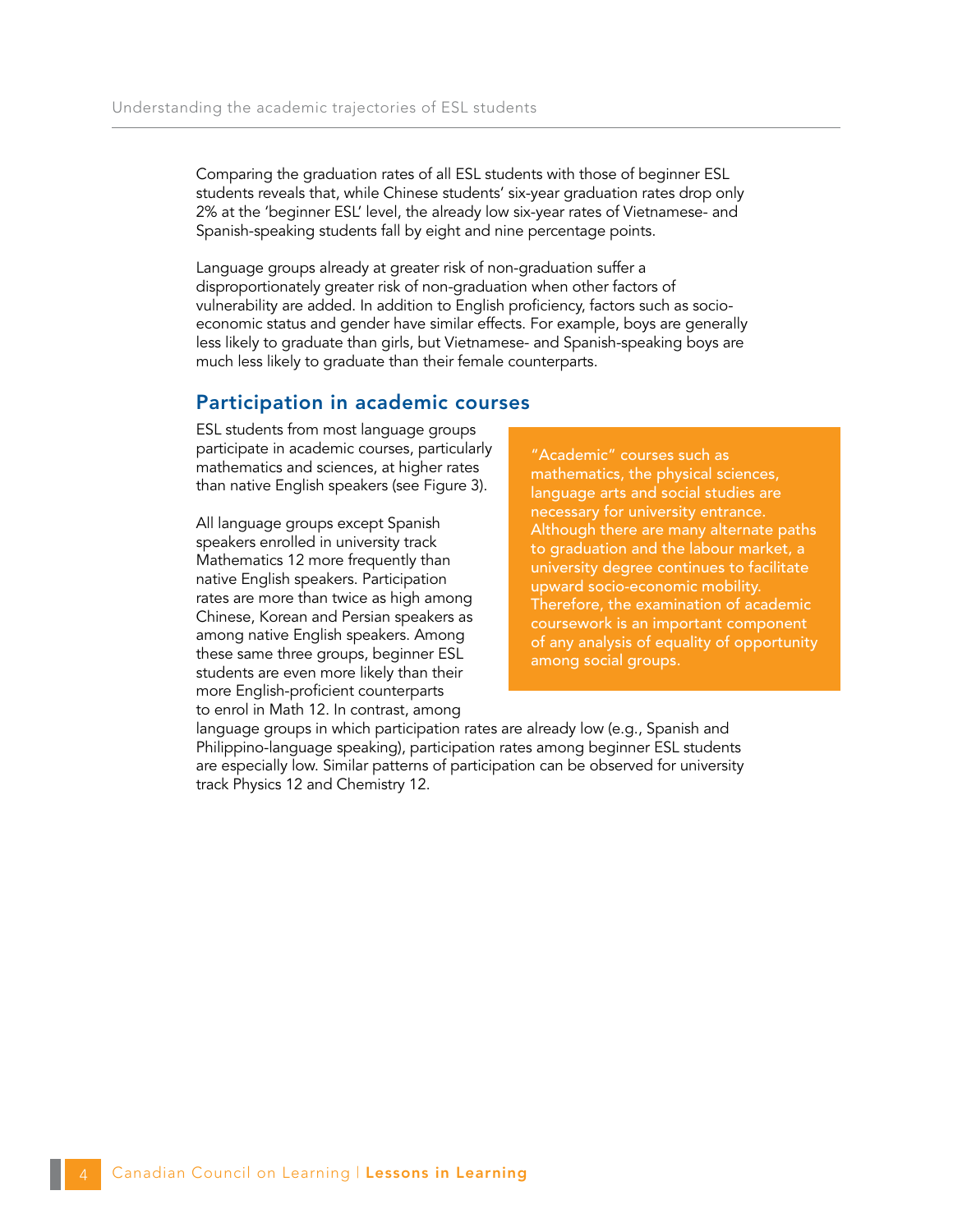

### Figure 3: Enrolment in Mathematics 12 among B.C.'s 1997 Grade 8 cohort for native English speakers and sub-groups of ESL students

Source: Garnett, 2008

# Achievement in academic courses

As with graduation and participation rates, achievement levels show wide variation across language groups. In Math 12, Chinese and Korean speakers achieved higher grades than native English speakers (see Figure 4). Other groups, particularly Spanish, Philippino-language and beginner ESL-Vietnamese speakers fell substantially below the native English-speaker baseline. This pattern among language groups was consistent in Physics 12 and Chemistry 12.

#### Figure 4:

Mathematics 12 performance among B.C.'s 1997 Grade 8 cohort for native English speakers and sub-groups of ESL students



Source: Garnett, 2008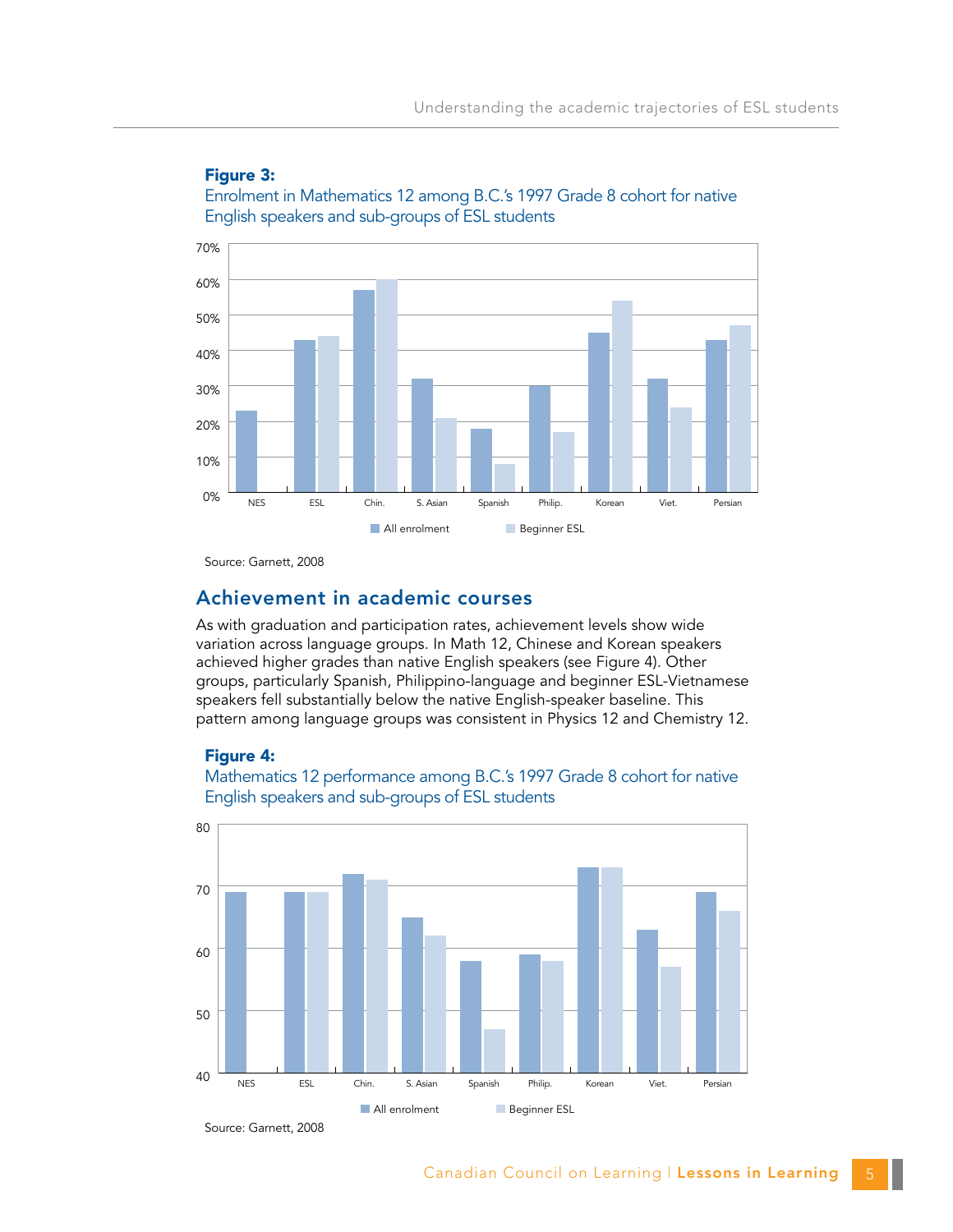# The role of socio-economic status

Other researchers report similar patterns of strong performance among Chinese speakers and weak performance among other groups, particularly Spanish and Vietnamese speakers.<sup>12</sup> Some of this variation has been attributed to differences in socio-economic status. For example, in some studies many of the Chinese speakers come from high-income families, while many Spanish speakers are refugees. In other studies, the results suggest that socio-economic status ameliorates but does not eliminate language-group effects. In the B.C. data, income has negligible effects on graduation rates, except among Spanish speakers (see Figure 5).

#### Figure 5:

Six-year graduation rates among language groups by estimated family income among B.C.'s 1997 Grade 8 cohort for native English speakers and sub-groups of ESL students



Source: Garnett, 2008

Effects in Mathematics 12 are stronger, but the pattern of high achievement among the Chinese and Korean speakers and lower achievement among Spanish-, Vietnamese- and Philippino-language speakers remains at both highand low-income levels (see Figure 6).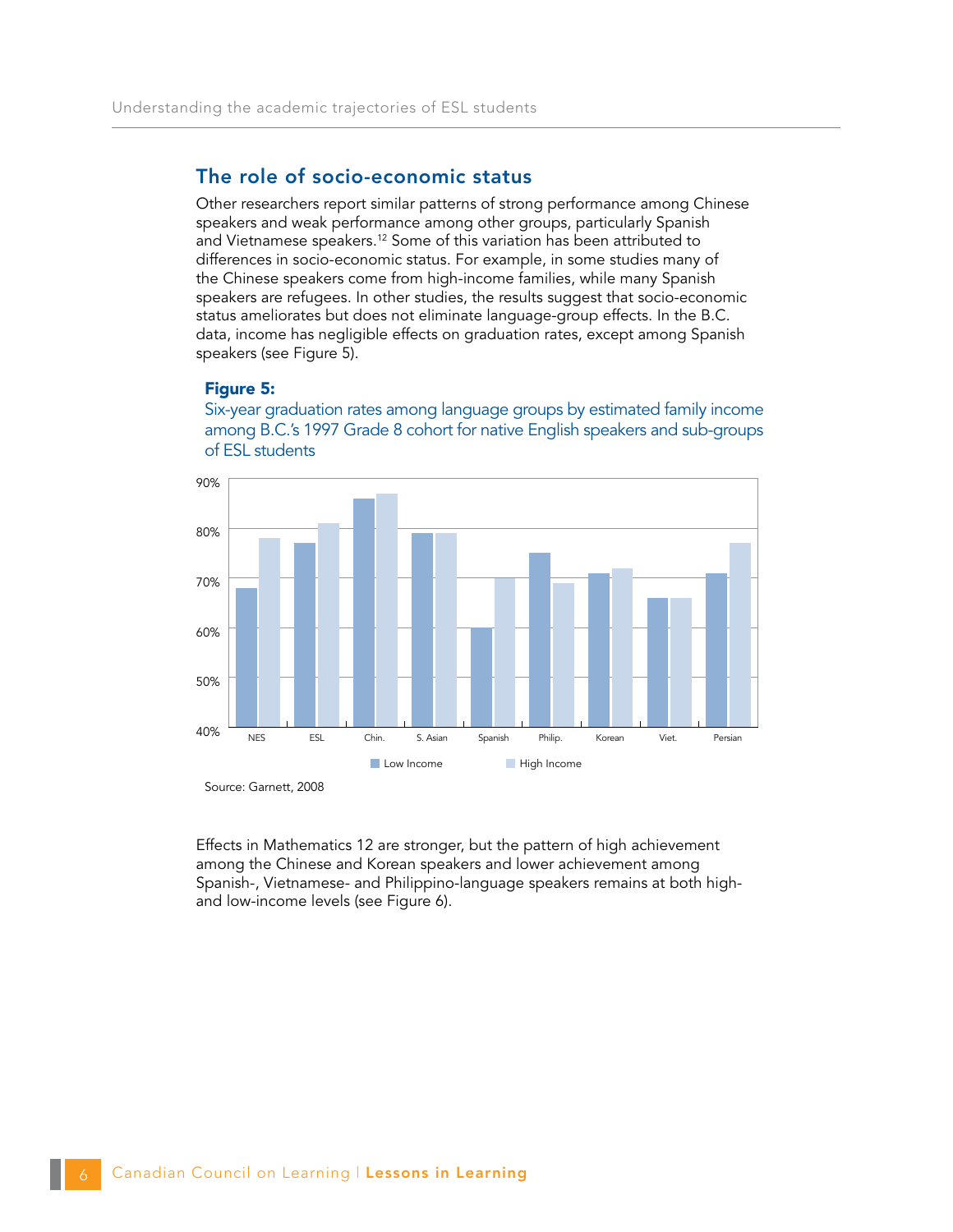

### Figure 6:

Mathematics 12 mean scores by estimated family income among B.C.'s 1997 Grade 8 cohort for native-English speakers and sub-groups of ESL students

Source: Garnett, 2008

While high income has a clear positive effect on the Spanish-, Vietnamese- and Philippino-language speakers, their high-income scores still do not match the low-income scores of the Korean or Chinese speakers.

Overall, the B.C. cohort study indicates that many ESL students do exceptionally well in Canadian schools. However, some sub-groups are clearly struggling. These results are mirrored by similar findings in ongoing work in Toronto<sup>13</sup> and Montreal.<sup>14</sup>

# Lessons in Learning: Supporting successful academic trajectories among struggling ESL students

The results of research on ESL students in B.C. as well as in Toronto and Montreal carry a number of implications. The first is the need to disaggregate data for decision-making. To discuss the outcomes of 'ESL' as an aggregated group masks the wide variation among language groups subsumed by these labels. In B.C., the large population of high-achieving Chinese speakers pulls aggregate ESL averages higher than scores among native English speakers in measures of graduation and academic performance, thereby hiding the vulnerability of low-achieving groups.

Second, the finite resources available to support ESL students should be directed toward identifiable groups most in need. Boards and schools can determine, through their own data collection, how their resources (both time and money) could most effectively reduce inequalities. In many cases, extra funding is generated through headcounts of ESL students, and boards must prove additional services are provided to each student counted. The data from B.C. reveal identifiable groups of students in disproportionate need of the support these additional services can provide. Other students, whose outcomes surpass those of native English speakers, may not need nor want such services.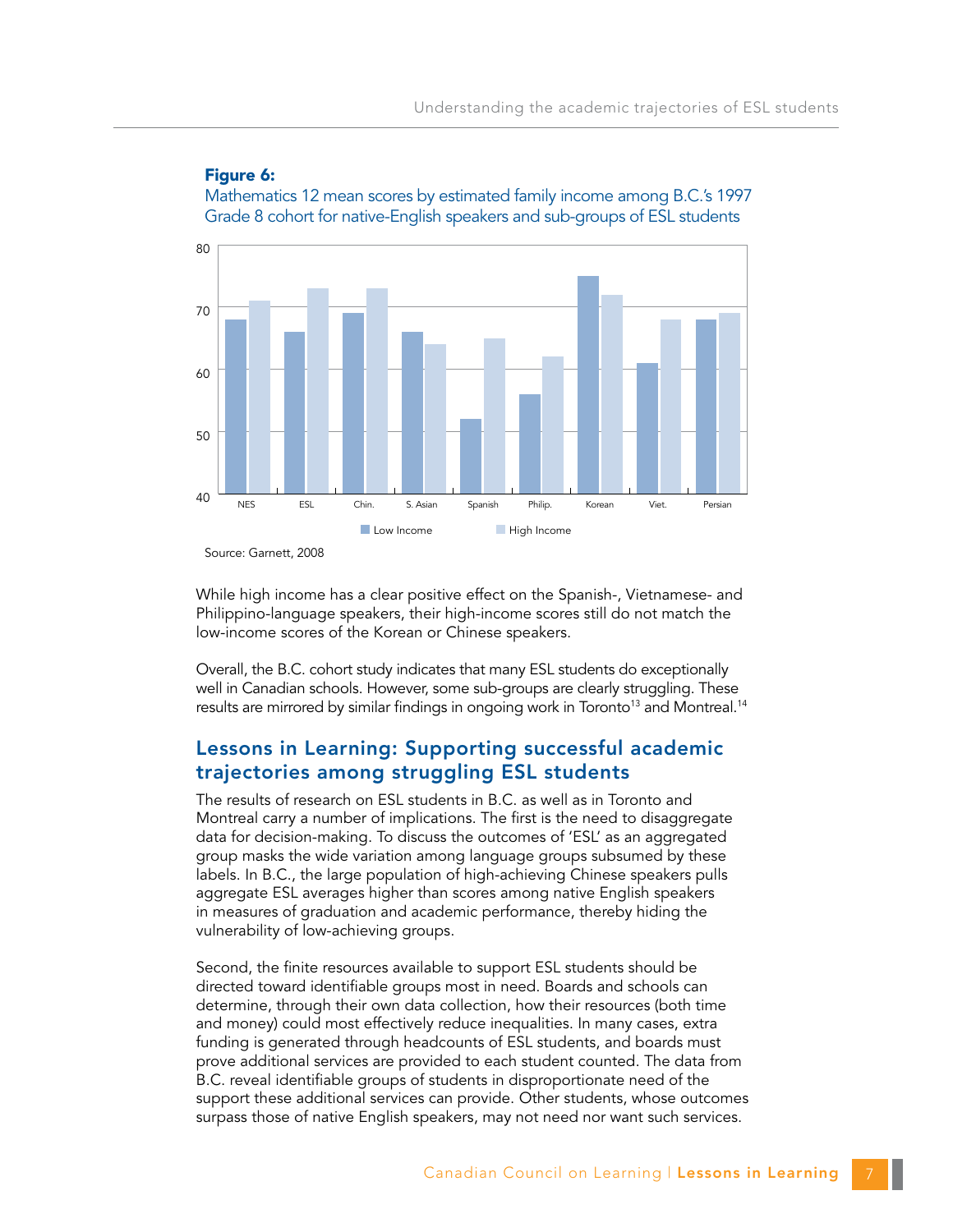Third, support of second-language acquisition might be coupled with contentarea support. The high performance of some language groups, particularly in mathematics and the sciences, probably owes partially to prior schooling in their home countries. For example, Chinese scores dropped minimally in these subjects even when these students were at lower levels of English proficiency. Students from countries with less rigorous education systems do not bring these advantages with them into their Canadian classrooms, and their low-English proficiency amplifies the disadvantage. Content-area support, as well as secondlanguage training, is required to overcome these disadvantages.<sup>15,16,17</sup>

Fourth, teachers may require better and more systematic professional development to meet the needs of students for whom English is not a first language. Pre-service teachers planning to teach in urban areas characterized by high levels of immigration may also require more extensive coursework in appropriate pedagogical techniques. Administrators may also need to consider the policies, programs and procedures that encourage immigrant-student success.

Finally, a greater degree of equity among ESL and native-English-speaking students can be achieved by simply allowing ESL students ample time to graduate. The five-year graduation rate for beginner ESL Koreans and Persians are nine and 10 percentage points below native-English-speaker five-year rates. However, their six-year rates are only two percentage points below the native-English-speaker rates. The six-year gap in graduation rates is narrower than the five-year gap for all language groups except the high-achieving Chinese. Extra time in school is an important equity policy; it raises the bar for, and narrows the gap among, all groups.

Because of its centrality to every aspect of school, ensuring that all students become language proficient should be—and technically is—a priority for schools and school boards. In addressing this important educational dimension, schooling helps to enhance the contribution that immigrants and their children are able to make to Canada and will benefit the students, their families and the wider community.